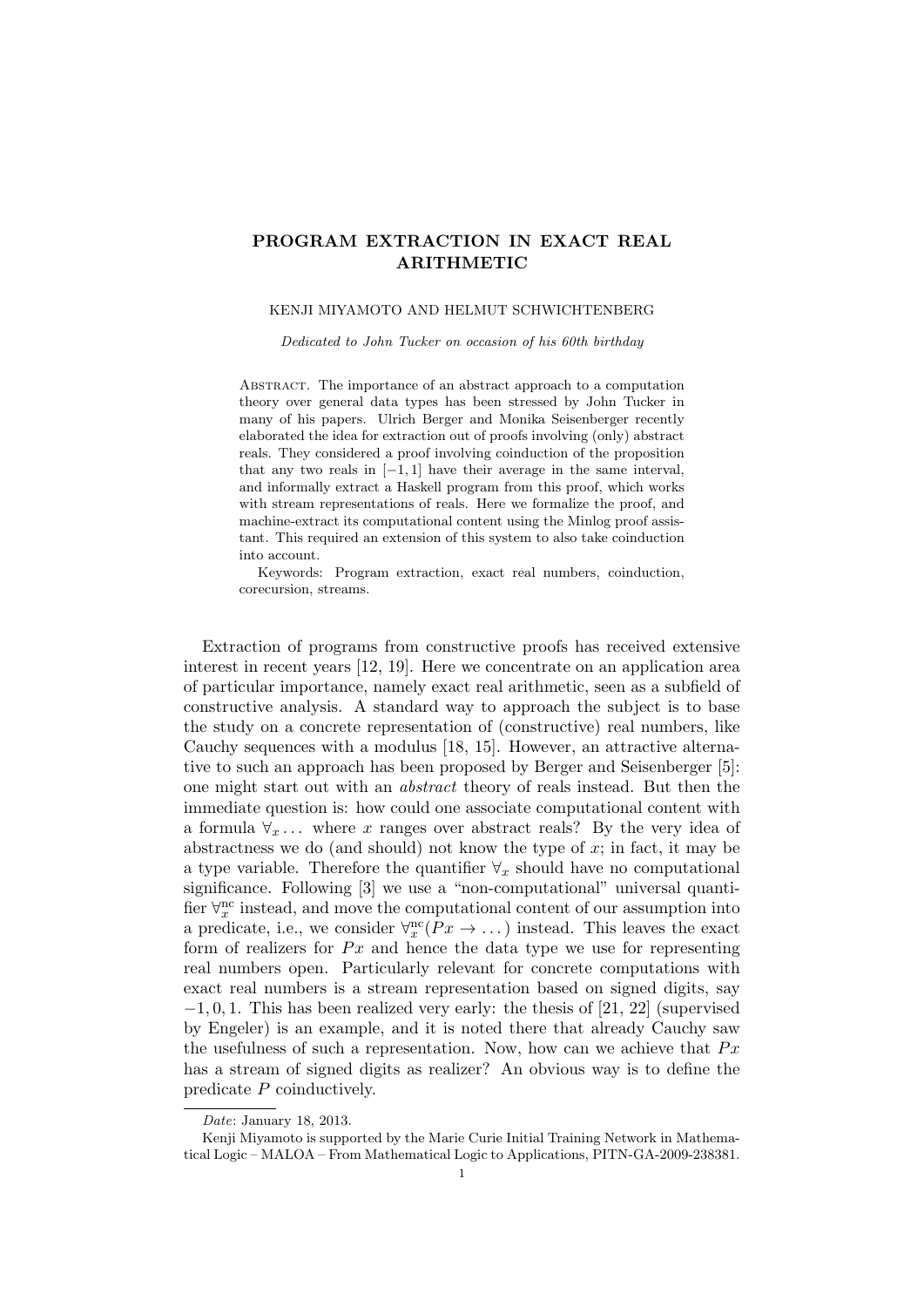More precisely, we start out with a (free) algebra **I** of "standard intervals", given by a nullary constructor I (representing the interval  $[-1, 1]$ ) and a binary constructor C of type  $SD \rightarrow I \rightarrow I$ . Here SD are the "signed" digits"  $-1, 0, 1$  (or L, M, R for left, middle, right); we write  $C_d v$  for  $C dv$ . The intuition is that  $C_{d_0}(C_{d_1} \ldots (C_{d_{k-1}}\mathbb{I}) \ldots)$  denotes the interval in [-1, 1] all of whose reals have a signed digit representation starting with  $d_0d_1 \ldots d_{k-1}$ . For example, C<sub>1</sub>I denotes  $[0,1]$ , C<sub>0</sub>I denotes  $[-\frac{1}{2}]$  $\frac{1}{2}, \frac{1}{2}$  $\frac{1}{2}$ ] and C<sub>0</sub>(C<sub>−1</sub>II) denotes  $\left[-\frac{1}{2}\right]$  $\frac{1}{2}$ , 0]. Generally,  $C_{d_0}(C_{d_1} \ldots (C_{d_{k-1}}\mathbb{I}) \ldots)$  denotes the interval with end points  $\frac{1}{2^k} (\sum_{i \le k} d_i 2^{k-1-i} \pm 1).$ 

Now define inductively a set  $I$  of (abstract) reals, by the clauses

(1) 
$$
I0, \qquad \forall_{x}^{\text{nc}} \forall_{d} \left( Ix \to I\frac{x+d}{2} \right).
$$

Clearly, a witness for a proposition  $Ir$  according to the two clauses above can be seen as a constructor expression in our algebra I, or alternatively as a "total ideal" in the intended model (the base domain of the Scott-Ershov model of partial continuous functionals over free algebras; cf. section 1.1 or [19] for details). For I we can (as for every inductively defined predicate) define its "companion", the coinductively defined predicate  $\mathcal{C}I$ , by the (single) clause

(2) 
$$
\forall_x^{\text{nc}} \left( {}^{\text{co}} Ix \to x = 0 \lor \exists_y^{\text{r}} \exists_d (x = \frac{y + d}{2} \land {}^{\text{co}} Iy) \right)
$$

 $(\exists_y^r$  indicates that the existentially quantified variable y is disregarded in the realizability interpretation; cf. section 1.2). A witness for a proposition  ${}^{\text{co}}\text{Ir}$  according to this clause is a finite or infinite stream of signed digits, indicating which signed digit  $d$  has been chosen in the second disjunct, and stopping if the first disjunct is taken. Such objects can be seen as "cototal ideals" for the algebra I (cf. section 1.1). Now we can formulate the proposition to be proved:

(3) 
$$
\forall_{x,y}^{\text{nc}}(^{\text{co}}Ix \rightarrow {}^{\text{co}}Iy \rightarrow {}^{\text{co}}I\frac{x+y}{2}),
$$

where addition  $+$  and division by 2 are performed on the abstract level; in fact,  $x, y$  are ignored by the realizability interpretation, because of the non-computational  $\forall_{x,y}^{\text{nc}}$ . The only computational effect of addition + and division by 2 is the way in which their definition influences the proof of (3). By the above the computational content of (3) will be a stream transformer, and this is exactly what we want.

Now what will be special in the proof of (3)? To reasonably work with the predicate  $^{c}$  we will need coinduction, or more precisely, the greatest-fixedpoint axiom for  $\mathcal{O}(I)$ . On the level of extracted terms we will have to provide the corecursion operator, as the computational content of coinduction.

In Berger and Seisenberger [5] the idea for extraction out of proofs involving (only) abstract reals is presented. As a case study they consider a proof of proposition (3) above about the average function. Based on an informal understanding of the computational content of this proof, they write down a Haskell program expressing this content. At the end of [5] a desire for an automation of such an extraction process is expressed. The present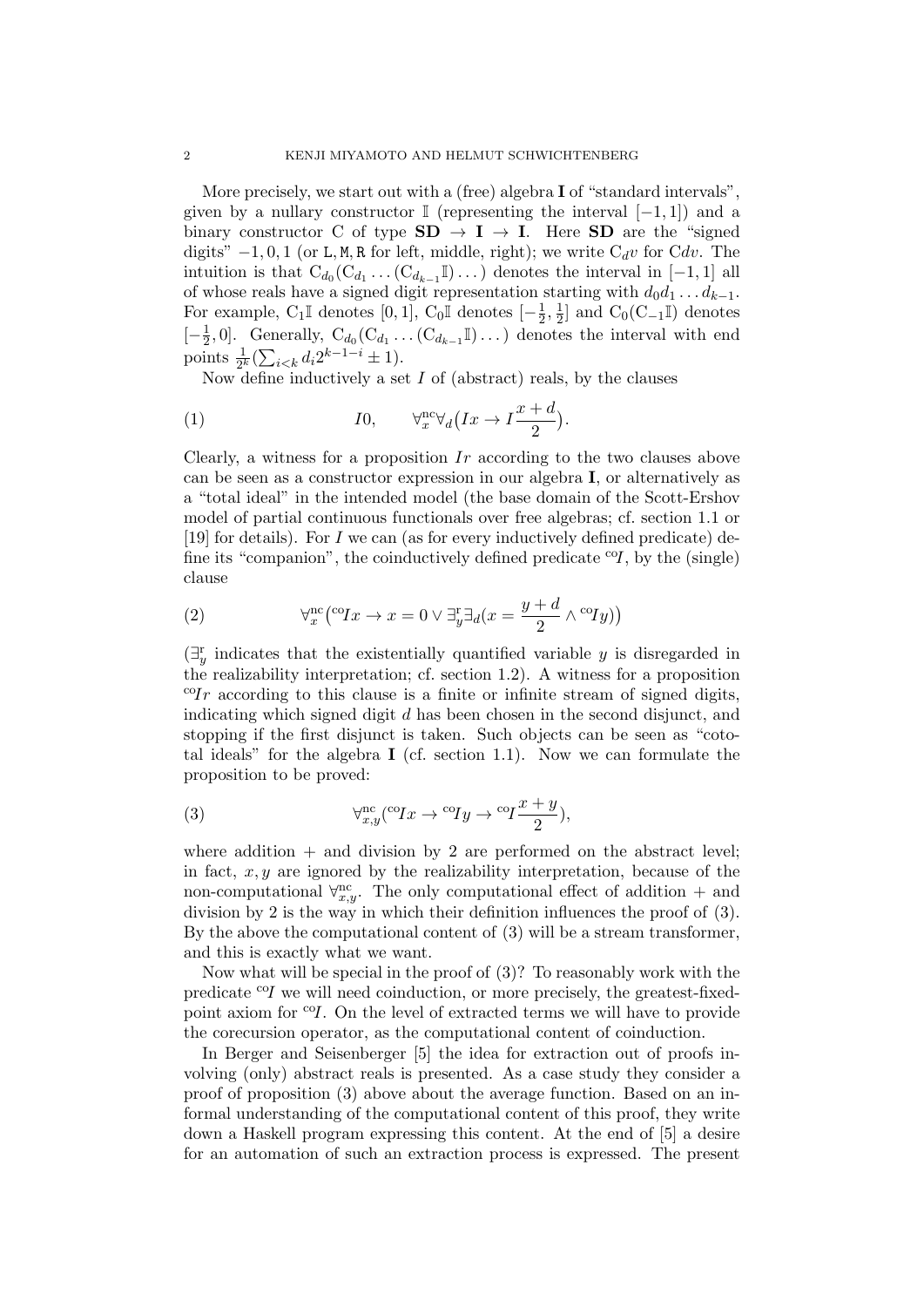paper reports on how this can be achieved using the proof assistant Minlog<sup>1</sup>, and illustrates it with the case study at hand. We found it helpful to take TCF ("theory of computable functionals", cf. section 1 or [19]) as the underlying theory. This made it possible to directly formalize the informal proof (cf. section 2). However, it was necessary to extend Minlog by (i) coinductively defined predicates, (ii) their greatest-fixed-point axioms (i.e., coinduction) and (iii) corecursion operators as realizers for the coinduction axioms. Moreover, we had to deal with the problem that terms involving corecursion operators do not have a normal form. Using such an extension of Minlog we could automatically extract a term realizing proposition (3) from its proof (section 3.2), and test it on concrete input data (section 3.4).

An important aspect of this way of dealing with extraction of computational content from proofs is that what is extracted is a term in the language of the underlying theory. This makes it possible to prove (again in the formal theory) that this term is indeed a realizer of its specification (3) (section 3.3).

Comparison with the literature. The importance of an abstract approach to a computation theory over general data types has been stressed by John Tucker in many of his papers (for instance [20]). The present paper is based heavily on Berger and Seisenberger's [5], as explained above. The average function has been studied from an exact real number perspective by Plume [16] and Ciaffaglione and Gianantonio in [9]. The latter paper starts with explicit definitions of stream transformers; correctness is verified in the proof assistant Coq [10]. Work involving coinduction is also prominent in the proof assistant Agda [1]; see the recent PhD thesis of Chi Ming Chuang [8]. However, in Agda whole proofs are taken as programs (not only their computationally relevant parts), and this causes difficulties (special care is needed to guarantee that postulates do not prevent normalization).

## 1. The formal system

We discuss particular features of the underlying formal system TCF ("theory of computable functionals", cf. [19]), which are relevant for the example at hand.

1.1. Algebras and their total and cototal ideals. Rather than working with algebras and coalgebras in a categorical setting (as for instance done in [5]), we just use (free) algebras to generate the basic domains of the Scott-Ershov model of partial continuous functionals. Among the ideals of such a domain we single out the total and cototal ones, which are our wellfounded and non-well-founded objects, respectively. We construct domains by information systems, given by a set of tokens, a set of finite consistent sets of tokens, and an entailment relation. As an example, consider the algebra I of standard intervals introduced above, and let C range over its constructors. The following definitions are an adaption of the more general ones in [19] to the present case.

(a) The tokens a are the type correct constructor expressions (or trees)  $Ca_1^*...a_n^*$  where  $a_i^*$  is an *extended token*, i.e., a token or the special symbol  $*$  which carries no information.

 $1$ See http://www.minlog-system.de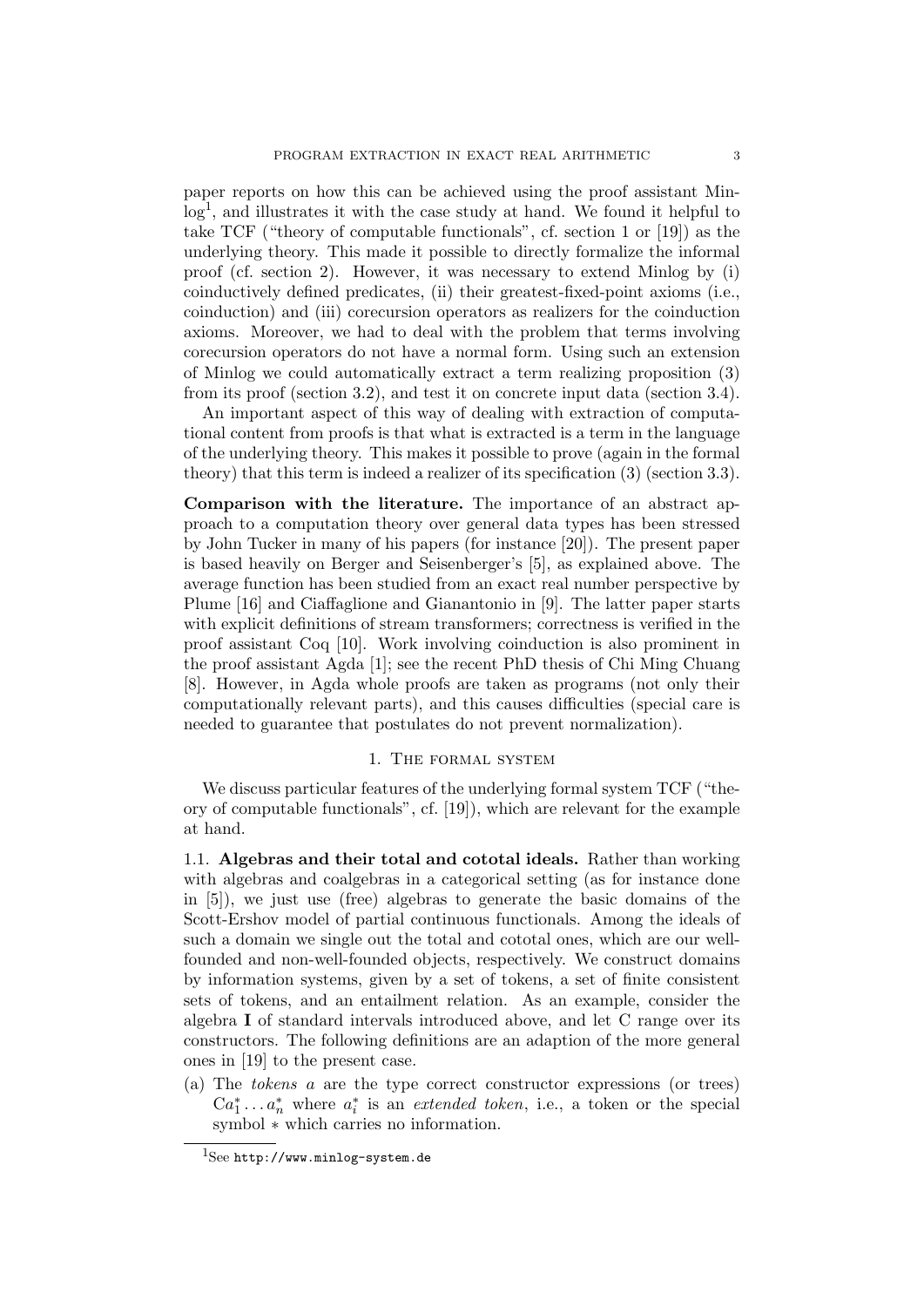- $(b)$  A finite set U of tokens is *consistent* if all its elements start with the same constructor C, say of arity  $\tau_1 \to \ldots \to \tau_n \to I$ , and all  $U_i$  are consistent  $(i = 1, \ldots, n)$ , where  $U_i$  consists of all (proper) tokens at the *i*-th argument position of some token in  $U = \{C\vec{a}_1^*, \ldots, C\vec{a}_m^*\}.$
- (c)  $\{C\vec{a}_1^*,\ldots,C\vec{a}_m^*\}\vdash C'\vec{a^*}$  ("entails") is defined to mean  $C=C', m\geq 1$ and  $U_i \vdash a_i^*$ , with  $U_i$  as in (b) above (and  $U \vdash *$  taken to be true).

These are definitions by recursion on the height (of the syntactic expressions involved), defined by

$$
|Ca_1^* \dots a_n^*| := 1 + \max\{|a_i^*| \mid i = 1, \dots, n\}, \qquad |*| := 0,
$$
  

$$
|\{a_i \mid i \in I\}| := \max\{1 + |a_i| \mid i \in I\},
$$
  

$$
|U \vdash a| := \max\{1 + |U|, 1 + |a|\}.
$$

A set of tokens is deductively closed if it contains all tokens entailed from one of its finite subsets. An ideal is defined to be a (possibly infinite) consistent and deductively closed set of tokens. The intuition is that a finite consistent set  $U$  of tokens is seen as a "formal neighborhood" (Kreisel [13]) in a space of abstract points or ideals.

To define total and cototal ideals, consider a constructor tree  $P(*)$  with a distinguished occurrence of  $*$ . Writing  $C_d^n a$  for  $C_d(C_d(\ldots(C_d a) \ldots))$ , for  $P(*) := C_{-1}C_1^2*$  we have  $P(C_1*) = C_{-1}C_1^3* \succ_1 C_{-1}C_1^2* = P(*)$ . Then an arbitrary  $P(\tilde{\mathbf{Ca}}^*)$  is called one-step extension of  $P(*)$ , written  $P(\tilde{\mathbf{Ca}}^*) \succ_{1}$  $P(*)$ . An ideal x is called cototal if every constructor expression  $P(*) \in x$ has a one-step extension  $P(\tilde{\mathbf{Ca}}^*) \in \mathbf{x}$ ; it is called *total* if it is cototal and the relation  $\succ_1$  on x is well-founded. Every total ideal then can be seen as a standard interval

$$
\mathbb{I}_{i \cdot 2^{-k},k} := [\frac{i}{2^k} - \frac{1}{2^k}, \frac{i}{2^k} + \frac{1}{2^k}] \quad \text{for } -2^k < i < 2^k.
$$

The cototal ideals are what we mean by a "stream representation" of reals. For instance, the cototal ideals include  $\{C_{-1}^{n} * | n \geq 0\}$ , a stream representation of the real  $-1$ , and also  $\{C_1C_{-1}^n * \mid n \ge 0\}$  and  $\{C_{-1}C_1^n * \mid$  $n \geq 0$ , which both represent the real 0. Generally, the cototal ideals give us all reals in  $[-1, 1]$ , in the (non-unique) stream representation via signed digits  $-1, 0, 1$ .

1.2. Realizability. We now address the issue of extracting computational content from proofs. The method of program extraction is based on modified realizability as introduced by Kreisel [13] and described in detail in [19]. In short, from every constructive proof M of a non-Harrop formula  $A$  (in natural deduction) one extracts a program  $et(M)$  "realizing" A, essentially by removing computationally irrelevant parts from the proof (proofs of Harrop formulas have no computational content). The extracted program has some simple type  $\tau(A)$  which depends solely on the logical shape of the proven formula A. In its original form the extraction process is fairly straightforward, but often leads to unnecessarily complex programs. In order to obtain better programs, proof assistants (for instance Coq, Isabelle/HOL, Agda, Nuprl, Minlog) offer various optimizations of program extraction. Below we describe optimizations implemented in Minlog [17], which are relevant for our present case study.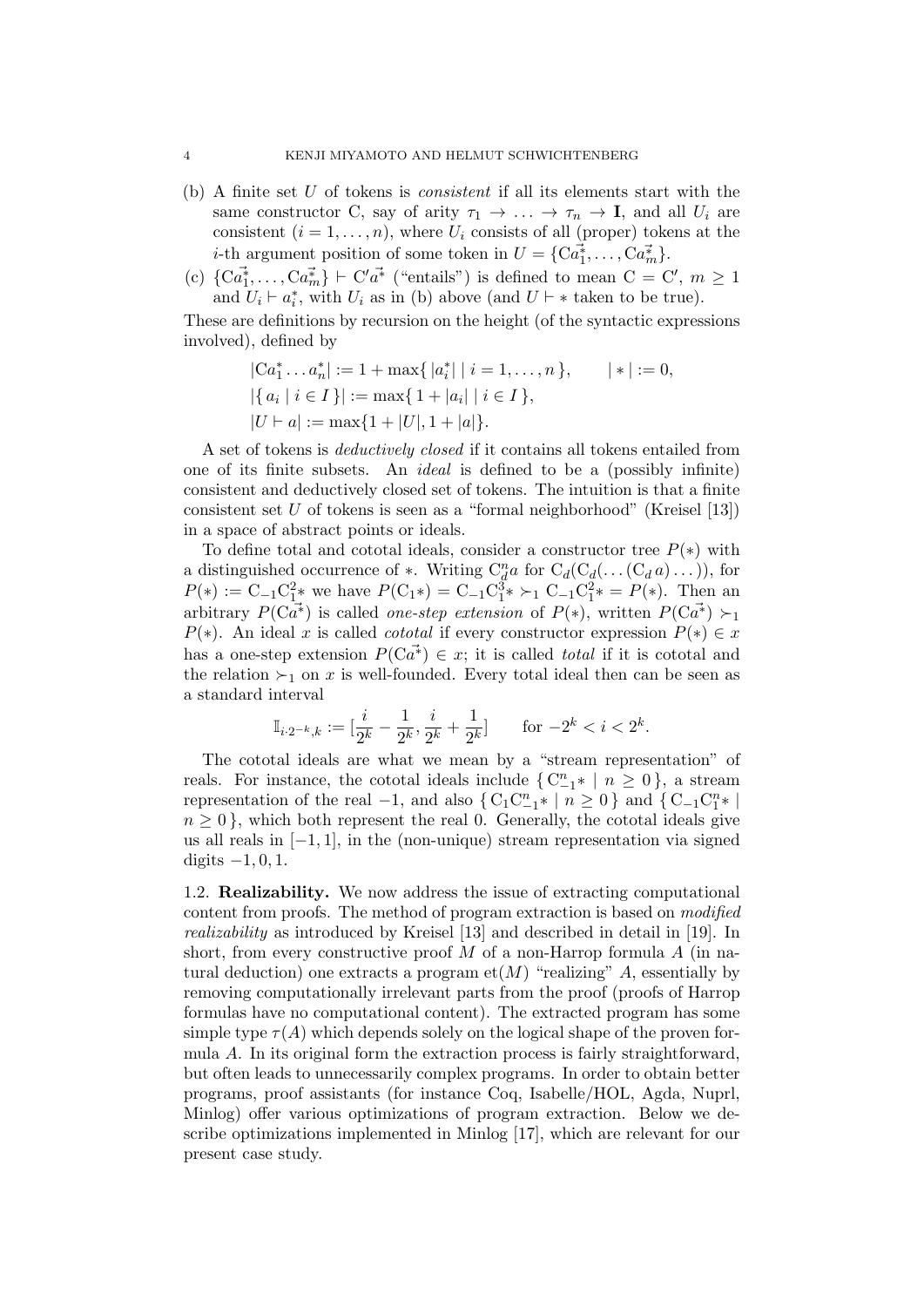Quantifiers without computational content. Besides the usual quantifiers, ∀ and ∃, Minlog has so-called *non-computational quantifiers*,  $\forall^{nc}$  and  $\exists^{r}$ , which allow for the extraction of simpler programs. These quantifiers, which were first introduced by Berger in [2], can be viewed as a refinement of the Set/Prop distinction in constructive type systems like Coq or Agda. Intuitively, a proof of  $\forall x \in A(x)$  ( $A(x)$  non-Harrop) represents a procedure that assigns to any x a proof  $M(x)$  of  $A(x)$  where  $M(x)$  does not make "computational use" of x, i.e., the extracted program  $et(M(x))$  does not depend on x. Dually, a proof of  $\exists_x^r A(x)$  is a proof of  $M(x)$  for some x where the witness  $x$  is "hidden", that is, not available for computational use (the "r" stands for "right"); in fact,  $\exists$ <sup>r</sup> can be seen as inductively defined by the clause  $\forall_x^{\text{nc}}(A \rightarrow \exists_x^{\text{r}} A)$ . The types of extracted programs for non-computational quantifiers are  $\tau(\forall_{x}^{\text{nc}}A) = \tau(\exists_{x}^{\text{r}}A) = \tau(A)$  as opposed to  $\tau(\forall_{x,\rho}A) = \rho \to$  $\tau(A)$  and  $\tau(\exists_{x} \rho A) = \rho \times \tau(A)$ . The extraction rules are, for example in the case of  $\forall^{nc}$ -introduction and -elimination,  $\operatorname{et}((\lambda_x M^{A(x)})^{\forall^{nc}_x A(x)}) = \operatorname{et}(M)$  and  $\mathrm{et}((M^{\forall x^{\alpha}A(x)}t)^{A(t)})=\mathrm{et}(M)$  as opposed to  $\mathrm{et}((\lambda_x M^{A(x)})^{\forall_x A(x)})=\mathrm{et}(\lambda_x M)$ and  $et((M^{\forall_x A(x)}t)^{A(t)}) = et(Mt)$ . For the extracted programs to be correct the variable condition at  $\forall^{\text{nc}}$ -introduction must be strengthened by requiring in addition the abstracted variable  $x$  not to occur in the extracted program et(M), and similarly for  $\exists$ <sup>r</sup>. Note that for a Harrop formula A the formulas  $\forall_x^{\text{nc}} A$ ,  $\forall_x A$  and also  $\exists_x^{\text{r}} A$ ,  $\exists_x A$  are equivalent.

Animation. Suppose a proof of a theorem uses a lemma. Then the proof term contains just the name of the lemma, say L. In the term extracted from this proof we want to preserve the structure of the original proof as much as possible, and hence use a new constant cL at those places where the computational content of the lemma is needed. When we want to execute the program, we have to replace the constant cL corresponding to a lemma L by the extracted program of its proof. This can be achieved by adding computation rules for cL. We can be rather flexible here and enable/block rewriting by using animate/deanimate as desired.

1.3. Inductive and coinductive definitions. To be able to work from a computational point of view with our abstract reals, we have to inductively define what we need to know in order to be able to view an abstract real as a computational object. This is done by means of inductive and coinductive definitions.

As an example, consider the inductive definition of I by the clauses (1) and the coinductive definition of  $^{eq}$  by (2). We already noted above that a witness for a proposition Ir can be seen as a total ideal in our algebra I, and a witness for a proposition  ${}^{c}T_r$  as a cototal ideal. We still need to express that  $I$  is the least predicate satisfying the two clauses  $(1)$ . This is done by means of the least-fixed-point axiom

(4) 
$$
\forall_x^{\text{nc}}(Ix \to P0 \to \forall_y^{\text{nc}} \forall_d (Iy \to Py \to P\frac{y+d}{2}) \to Px).
$$

Dually we need to express that  ${}^{c}q$  is the greatest predicate satisfying (2), by the greatest-fixed-point axiom

(5) 
$$
\forall_x^{\text{nc}}(Px \to \forall_y^{\text{nc}}(Py \to y = 0 \lor \exists_d \exists_z^{\text{r}}(y = \frac{z+d}{2} \land (\text{c}z \lor Pz))) \to \text{c}z
$$
.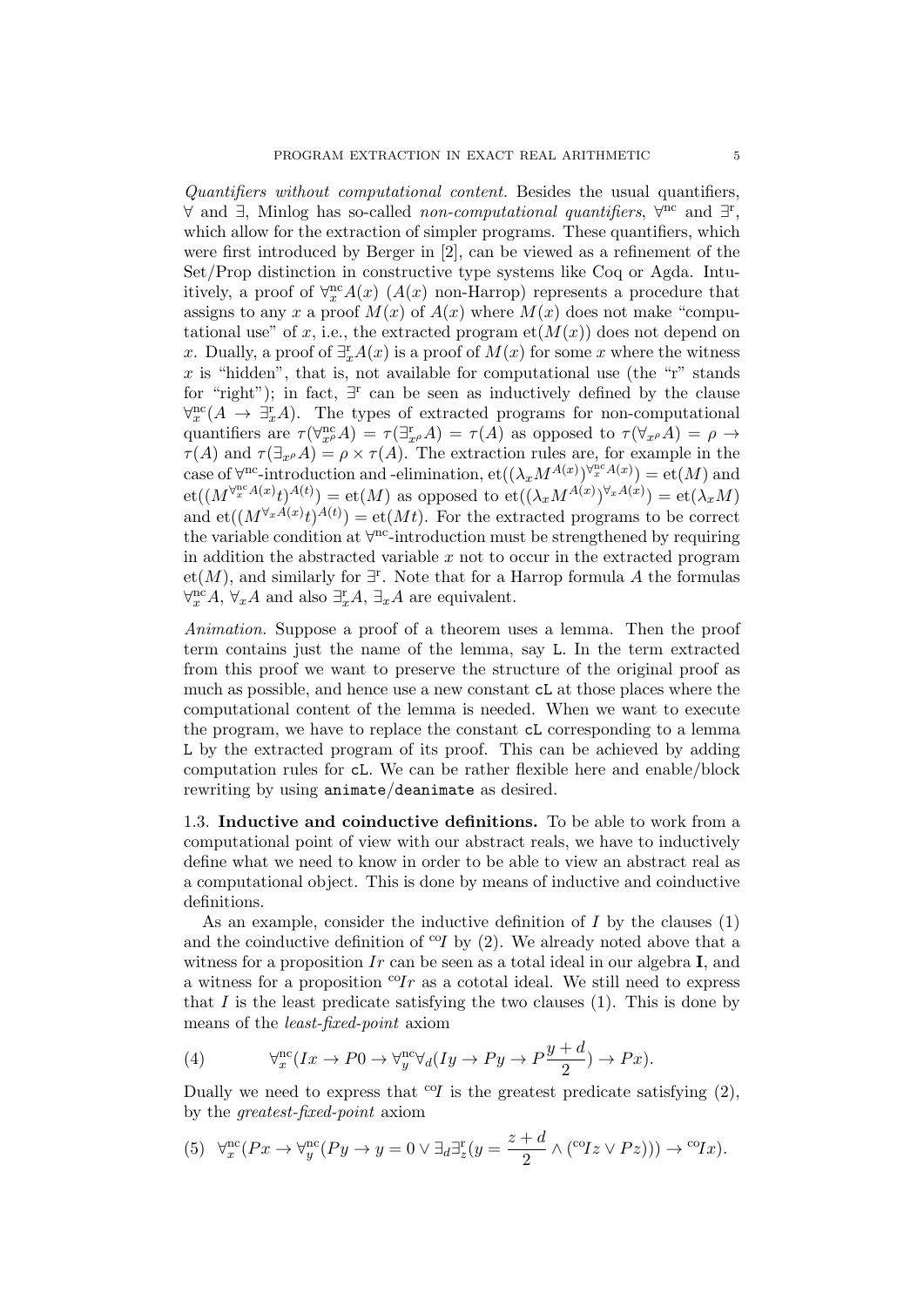Both can be understood as dealing with a "competitor" predicate  $P$  satisfying the same clauses/clause as  $I/\text{°}$ . Then (4) says that P is a superset of I, and (5) that P is a subset of  ${}^{c}q$ .

The computational content of these axioms depends on the type  $\tau :=$  $\tau(Pr)$  of P. Then the term extracted from the least-fixed-point axiom (4) is Gödel's (structural) recursion operator  $\mathcal{R}_{\textbf{I}}^{\tau}$ , and the term extracted from the greatest-fixed-point axiom (5) is the "core<br>cursion" operator  ${}^{\rm co}\mathcal R_{\rm I}^\tau$  defined below (in section 1.4). Moreover, the terms extracted from the clauses (1) for  $I$  are the constructors of  $I$ , and the term extracted from the clause  $(2)$ for <sup>co</sup>I is the *destructor*  $\mathcal{D}_{I}$  of type  $I \rightarrow U + SD \times I$  (where U is the unit type containing  $\bf{u}$  only), defined by

$$
\mathcal{D}(\mathbb{I}) := \text{inl } \mathbf{u}, \qquad \mathcal{D}(C_d v) := \text{inr}\langle d, v \rangle.
$$

Note that the application described in this paper does not require (5), but the following weaker axiom suffices.

$$
\forall_x^{\text{nc}}(Px \to \forall_y^{\text{nc}}(Py \to y = 0 \lor \exists_d \exists_z^{\text{r}}(y = \frac{z+d}{2} \land Pz)) \to {}^{\text{co}}Ix).
$$

However, using the stronger form (5) does not complicate matters, and it is the proper (general) way to state elimination axioms. A similar remark applies to Section 1.4.

1.4. Corecursion. Streams are infinite objects, and require a special treatment when computing with them. It is well-known that an arbitrary "reduction sequence" beginning with a term in Gödel's T terminates. For this to hold it is essential that the constants allowed in T are restricted to constructors C and recursion operators  $R$ . A consequence is that every closed term of a base type denotes a total ideal. The conversion rules for  $\mathcal R$  work from the leaves towards the root, and terminate because total ideals are well-founded. If, however, we deal with cototal ideals (streams, for example), then a similar operator is available to define functions with cototal ideals as values, namely corecursion. The corecursion operator  ${}^{co}\mathcal{R}^\tau_{\mathbf{I}}$  is used to construct a mapping from  $\tau$  to I by corecursion on the structure of I. Its type and conversion relation are

$$
{}^{\mathrm{co}}\mathcal{R}_{\mathbf{I}}^{\tau} : \tau \to (\tau \to \mathbf{U} + \mathbf{SD} \times (\mathbf{I} + \tau)) \to \mathbf{I}
$$

$$
{}^{\mathrm{co}}\mathcal{R}_{\mathbf{I}}^{\tau} NM \mapsto [\lambda_{\mathbf{I}}, \lambda_{d,z}(\mathrm{C}_d([\lambda_{\mathbf{I}}, \lambda_u({}^{\mathrm{co}}\mathcal{R}_{\mathbf{I}}^{\tau}uM)]z))](MN)
$$

where  $[f, g] \colon \rho + \sigma \to \tau$  is defined for  $f \colon \rho \to \tau$  and  $g \colon \sigma \to \tau$  by

$$
[f, g](\text{inl } x^{\rho}) := f(x), \qquad [f, g](\text{inr } y^{\sigma}) := g(y).
$$

We write an underscore for a variable whose name is irrelevant. In a more readable notation we have

(6)  
\n
$$
\cos \mathcal{R}_{\mathbf{I}}^{\tau} N M \mapsto [\text{case } (MN)^{\mathbf{U} + \mathbf{SD} \times (\mathbf{I} + \tau)} \text{ of } ]
$$
\n
$$
\sin \langle d, z \rangle \mapsto C_d [\text{case } z^{\mathbf{U} + \tau} \text{ of } ]
$$
\n
$$
\sin \langle d, z \rangle \mapsto \sin \langle d, z \rangle \mapsto \sin \langle d, z \rangle \text{ for } |z|
$$
\n
$$
\sin \langle u, \mathbf{U} \rangle = \cos \langle \mathbf{Q}_{\mathbf{I}}^{\tau} \mathbf{U} \rangle
$$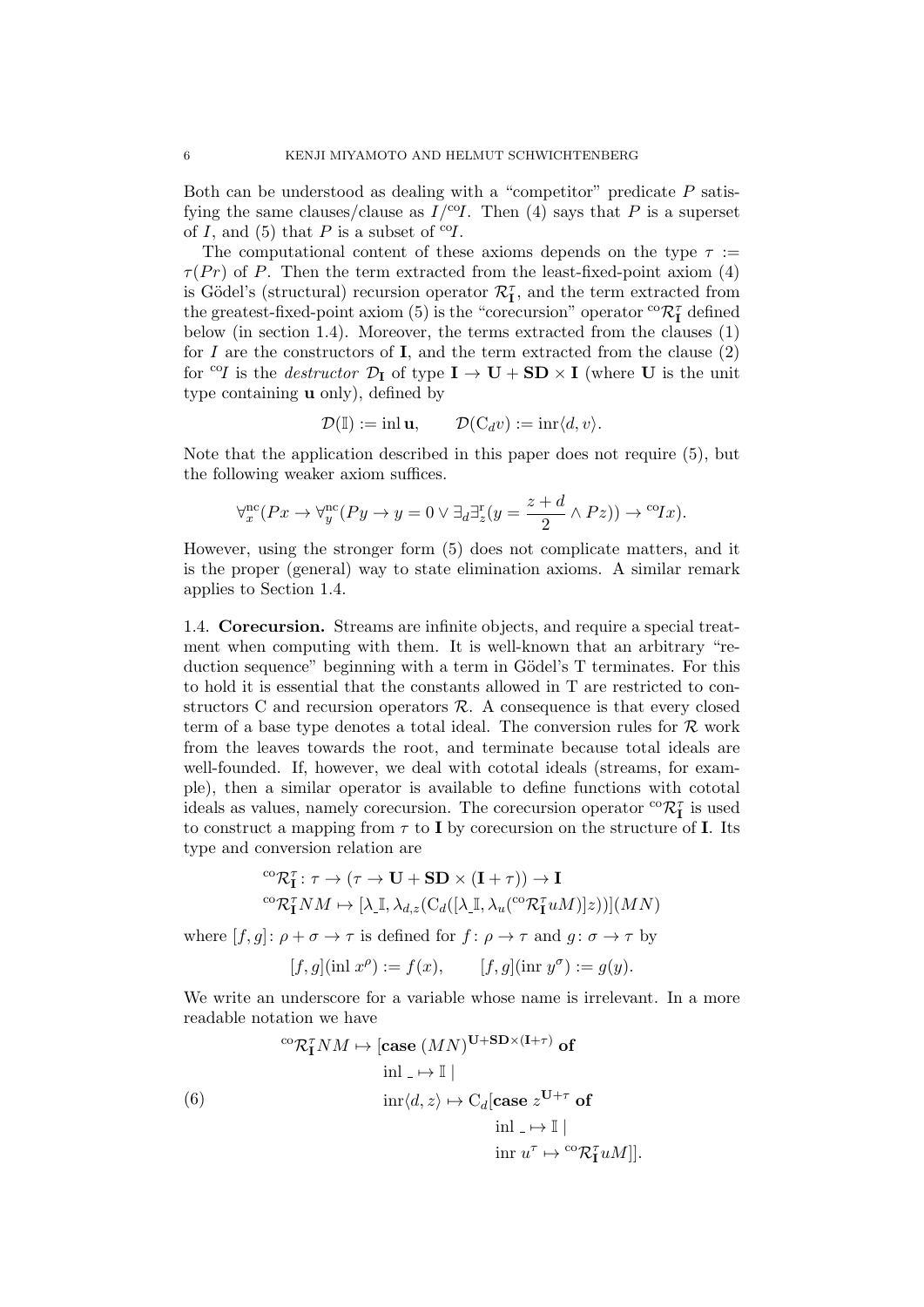As an example of a function defined by corecursion consider the transformation of an abstract real in the interval  $[-1, 1]$  into a stream representation using signed digits. Assume that we work in an abstract (axiomatic) theory of reals, having an unspecified type  $\rho$ , and that we have a type **Q** for rationals as well. Assume that the abstract theory provides us with a function  $g: \rho \to \mathbf{Q} \to \mathbf{Q} \to \mathbf{B}$  (**B** is the type of booleans) comparing a real x with a proper rational interval  $p < q$ :

$$
g(x, p, q) = \mathbf{t} \to x \leq q,
$$
  

$$
g(x, p, q) = \mathbf{f} \to p \leq x.
$$

From g we define a function  $h: \rho \to \mathbf{U} + \mathbf{SD} \times (\mathbf{I} + \rho)$  by

$$
h(x) := \begin{cases} \inf \langle -1, \inf(2x+1) \rangle & \text{if } g(x, -\frac{1}{2}, 0) = \text{tt}, \\ \inf \langle 0, \inf(2x) \rangle & \text{if } g(x, -\frac{1}{2}, 0) = \text{ff}, g(x, 0, \frac{1}{2}) = \text{tt}, \\ \inf \langle 1, \inf(2x-1) \rangle & \text{if } g(x, 0, \frac{1}{2}) = \text{ff}. \end{cases}
$$

 $h$  is definable by a closed term  $M$  in Gödel's T. Then the desired function  $f: \rho \to \mathbf{I}$  transforming an abstract real x into a cototal ideal (i.e., a stream) in I can be defined by

$$
f(x):={}^{\mathrm{co}}\mathcal{R}_\mathbf{I}^\rho xM.
$$

This  $f(x)$  will thus be a stream of signed digits  $-1, 0, 1$ .

### 2. The informal proof

We now present an informal proof of proposition (3) above about the average function, closely following [5]. This proof and in particular the notions involved in it will be formalized in section 3 below. By convention on variable names, d, e are for **SD**, and i, j are for  $\text{SD}_2 := \{-2, -1, 0, 1, 2\}$ (or LL, LT, MT, RT, RR), the algebra of "extended signed digits".

Theorem (Average).

$$
\forall_{x,y}^{\text{nc}}(^{\text{co}}Ix \rightarrow {^{\text{co}}Iy} \rightarrow {^{\text{co}}I}\frac{x+y}{2}).
$$

Proof. Let

$$
X:=\{\,\frac{x+y}{2}\mid x,y\in {}^{\mathrm{co}}\! I\,\},\qquad Y:=\{\,\frac{x+y+i}{4}\mid x,y\in {}^{\mathrm{co}}\! I,i\in\mathbf{SD}_2\,\}.
$$

Below we will show  $X \subseteq Y$  and that Y satisfies the clause coinductively defining <sup>co</sup>I. Therefore by the greatest-fixed-point for <sup>co</sup>I we have  $Y \subset C^{\text{O}}I$ . Hence  $X \subseteq {}^{co}I$ , which is our claim.

In the following we abbreviate  $\forall_x^{\text{nc}}({}^{\text{co}} Ix \to A)$  by  $\forall_{x \in {}^{\text{co}} I}^{\text{nc}}A$ , and similarly for existential quantifiers.

Lemma (XSubY).

$$
\forall_{x,y \in \text{coI}}^{\text{nc}} \forall_z^{\text{nc}} \left( z = \frac{x+y}{2} \to \exists_i \exists_{x',y' \in \text{coI}}^{\text{r}} \ z = \frac{x' + y' + i}{4} \right).
$$

*Proof.* Let  $x, y \in {}^{co}I$  and  $z := \frac{x+y}{2}$  $\frac{+y}{2}$ . Assume for instance  $x = \frac{x'+d}{2}$  $rac{+d}{2}$  and  $y = \frac{y'+e}{2}$  $\frac{+e}{2}$  for some  $x', y' \in {}^{co}I$  and  $d, e \in$  **SD**. Then  $z = \frac{x+y}{2} = \frac{x'+y'+d+e}{4}$  $\frac{a+1}{4}$ . In case  $x = 0$  and  $y = \frac{y'+e}{2}$  we have  $z = \frac{x+y}{2} = \frac{y'+e}{4}$  $\frac{+e}{4}$ . The other cases are similar.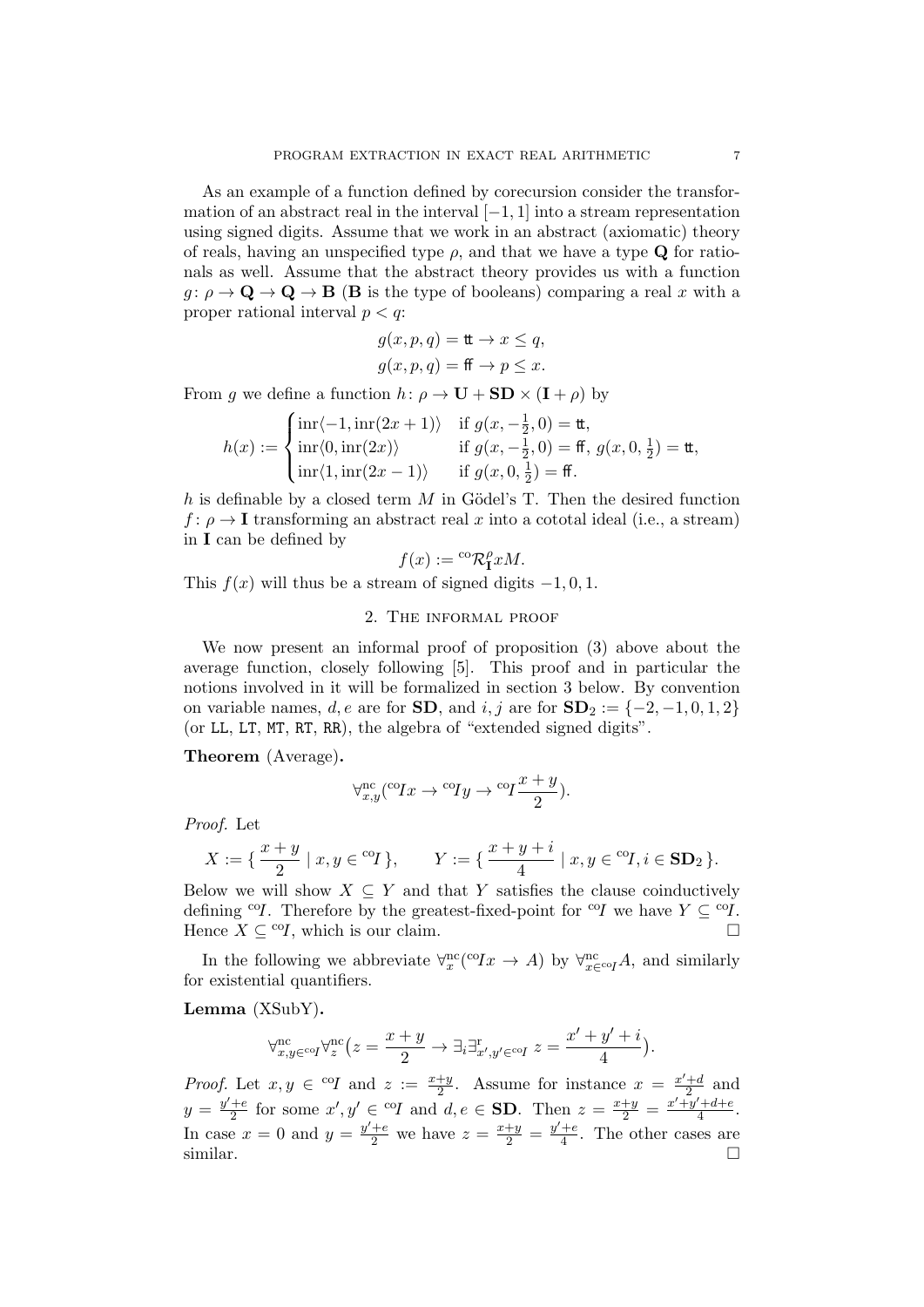Lemma (YSatClause).

$$
\begin{aligned} \forall_i \forall_{x,y \in \text{coI}}^{\text{nc}} \forall_z^{\text{nc}} \Big( z = \frac{x+y+i}{4} \to \\ z = 0 \lor \exists_{j,d} \exists_{x',y' \in \text{coI}}^{\text{rc}} \exists_{z'}^{\text{rc}} \Big( z' = \frac{x' + y' + j}{4} \land z = \frac{z' + d}{2} \Big) \Big). \end{aligned}
$$

*Proof.* Let  $i \in SD_2$  and  $x, y \in {}^{co}I$ . We show that  $z := \frac{x+y+i}{4}$  $\frac{y+i}{4}$  satisfies the right hand side of the disjunction. In case  $x = \frac{x' + d'}{2}$  $\frac{+d'}{2}$  and  $y = \frac{y'+e'}{2}$  we have  $z = \frac{x'+y'+d'+e'+2i}{8}$  $\frac{d'+e'+2i}{8}$ . Solve  $d'+e'+2i = j+4d$ . Then for  $z' := \frac{x'+y'+j}{4}$ 4

$$
\frac{z'+d}{2} = \frac{4z'+4d}{8} = \frac{x'+y'+j+4d}{8} = \frac{x'+y'+d'+e'+2i}{8} = z.
$$

The other cases are simpler.

## 3. Formalization and extraction

Since the formal proof follows rather closely the informal one above, we do not comment on how it is generated interactively, but only on some of the more interesting points, and the extracted terms.

## 3.1. Formalization.

Abstract reals. We use a type variable  $\rho$  to denote an abstract type of reals. To formulate their properties, we need functions P (plus) of type  $\rho \to \rho \to \rho$ for addition, and H (half) of type  $\rho \rightarrow \rho$  for division by 2. Moreover we need auxiliary functions connecting the concrete data types Z (integers), SD (signed digits  $\{-1, 0, 1\}$ ) and  $SD_2$  (extended signed digits  $\{-2, -1, 0, 1, 2\}$ ) with our abstract reals and also among themselves. These are

# $\texttt{SDToInt}: \textbf{SD} \to \textbf{Z}, \quad \texttt{SDtwoToInt}: \textbf{SD}_2 \to \textbf{Z}, \quad \texttt{IntToR}: \textbf{Z} \to \rho.$

We use  $+$  for P possibly with implicit IntToR, and  $+$ **z** for integer addition. The properties we need to assume for our abstract reals are

$$
(x + k)/2 + l = (x + (k + z 2l))/2,
$$
  
\n
$$
(x + k)/4 + l = (x + (k + z 4l))/4,
$$
  
\n
$$
(x + k)/2 + (y + l)/2 = ((x + y) + (k + z l))/2,
$$
  
\n
$$
x + 0 = x, \t 0 + y = y,
$$
  
\n
$$
0/2 = 0, \t 2k/2 = k, \t k + l = k + z l.
$$

It is crucial to treat everything connected with  $\rho$  (a type variable) as noncomputational. This is a point where the non-computational quantifiers are essential.

The functions J and D. In the proof of lemma YSatClause we had to solve  $d' + e' + 2i = j + 4d$  for given  $d', e' \in SD$  and  $i \in SD_2$ . This is a finite problem and hence can be solved by defining  $J:$   $SD \rightarrow SD \rightarrow SD_2 \rightarrow SD_2$ and  $D:$   $SD \rightarrow SD \rightarrow SD_2 \rightarrow SD$  explicitly. The validity of  $d' + e' + 2i =$  $J(d', e', i) + 4D(d', e', i)$  is then verified by means of case distinctions.

3.2. Extraction. We present terms extracted from the formalized proofs (literal output of Minlog), and give some explanations.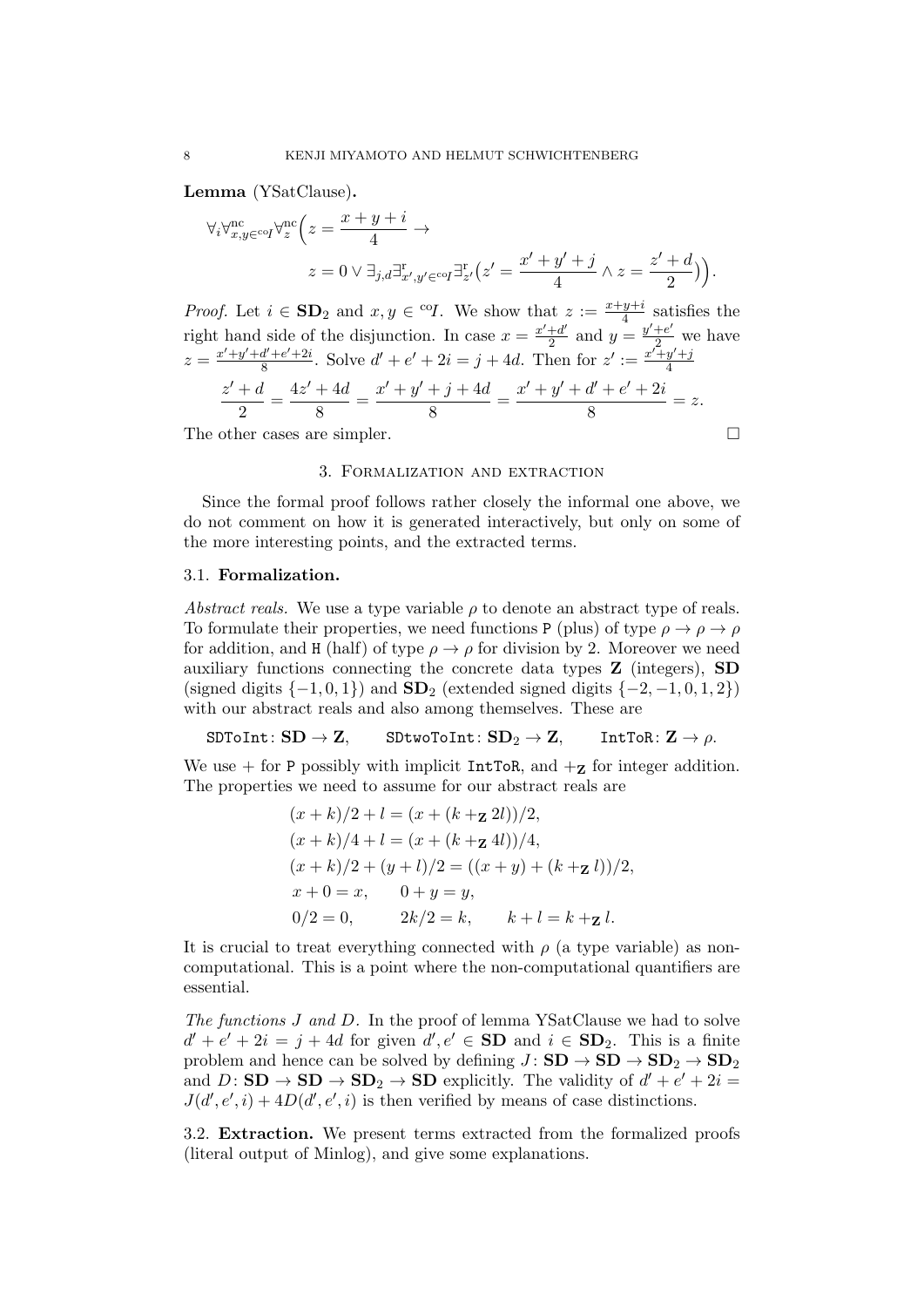```
Extraction from lemma XSubY. The term extracted from the proof is
\lceil v0, v1 \rceil[if (des v0)
   [if (des v1)
     (MT@v0@v1)
     ([dv2]JOne M left dv2@v0@right dv2)]
   (Idv2][if (des v1)](JOne left dv2 M@right dv2@v1)
      ([dv3]JOne left dv2 left dv3@right dv2@right dv3)])]
```
Here  $\nu$  is a name for variables ranging over **I**, and dv for variables ranging over  $SD \times I$ . The constant des denotes the destructor for I of type I  $\rightarrow$  $U + SD \times I$ , and J0ne:  $SD \rightarrow SD \rightarrow SD_2$  adds the two integers. Clearly left and right are (prefix) operators for the components of a pair. The constant cXSubY of type  $I \to I \to SD_2 \times I \times I$  is defined to be the term above. It satisfies the equations

$$
\begin{aligned} &\texttt{cXSubY}(\mathbb{I},\mathbb{I})=\langle 0,\mathbb{I},\mathbb{I}\rangle,\\ &\texttt{cXSubY}(\mathbb{I},\mathbf{C}_ew)=\langle e,\mathbb{I},w\rangle,\\ &\texttt{cXSubY}(\mathbf{C}_dv,\mathbb{I})=\langle d,v,\mathbb{I}\rangle,\\ &\texttt{cXSubY}(\mathbf{C}_dv,\mathbf{C}_ew)=\langle d+e,v,w\rangle. \end{aligned}
$$

For the given two streams cXSubY computes the sum of the two head digits (regarding  $\mathbb{I}$  as  $C_M\mathbb{I}$ ), and its tails. This sum of digits of type  $SD_2$  is a "carry" which contains intermediate information to compute the average.

Extraction from lemma YSatClause. The term extracted from the proof is

```
[i0,v1,v2]
[if (des v1)
  [if (des v2)](J M M i0@D M M i0@v1@v2)
   ([dv3]J M left dv3 i0@D M left dv3 i0@v1@right dv3)]
   ([dv3]
    [if (des v2)
      (J left dv3 M i0@D left dv3 M i0@right dv3@v2)
      ([dv4]J left dv3 left dv4 i0@D left dv3 left dv4 i0
            @right dv3@right dv4)])]
```
The constant cYSatClause of type  $SD_2 \rightarrow I \rightarrow I \rightarrow SD_2 \times SD \times I \times I$  is defined to be the term above. It satisfies the equations

> cYSatClause $(i, \mathbb{I}, \mathbb{I}) = \langle J(0, 0, i), D(0, 0, i), \mathbb{I}, \mathbb{I} \rangle,$ cYSatClause $(i, \mathbb{I}, C_e w) = \langle J(0, e, i), D(0, e, i), \mathbb{I}, w \rangle,$ cYSatClause $(i, C_d v, I) = \langle J(d, 0, i), D(d, 0, i), v, I \rangle,$ cYSatClause $(i, C_d v, C_e w) = \langle J(d, e, i), D(d, e, i), v, w \rangle$ .

For the given carry and two signed digit streams, cYSatClause computes the carry for the next step, the first signed digit of the average of the streams, and the tails of the streams.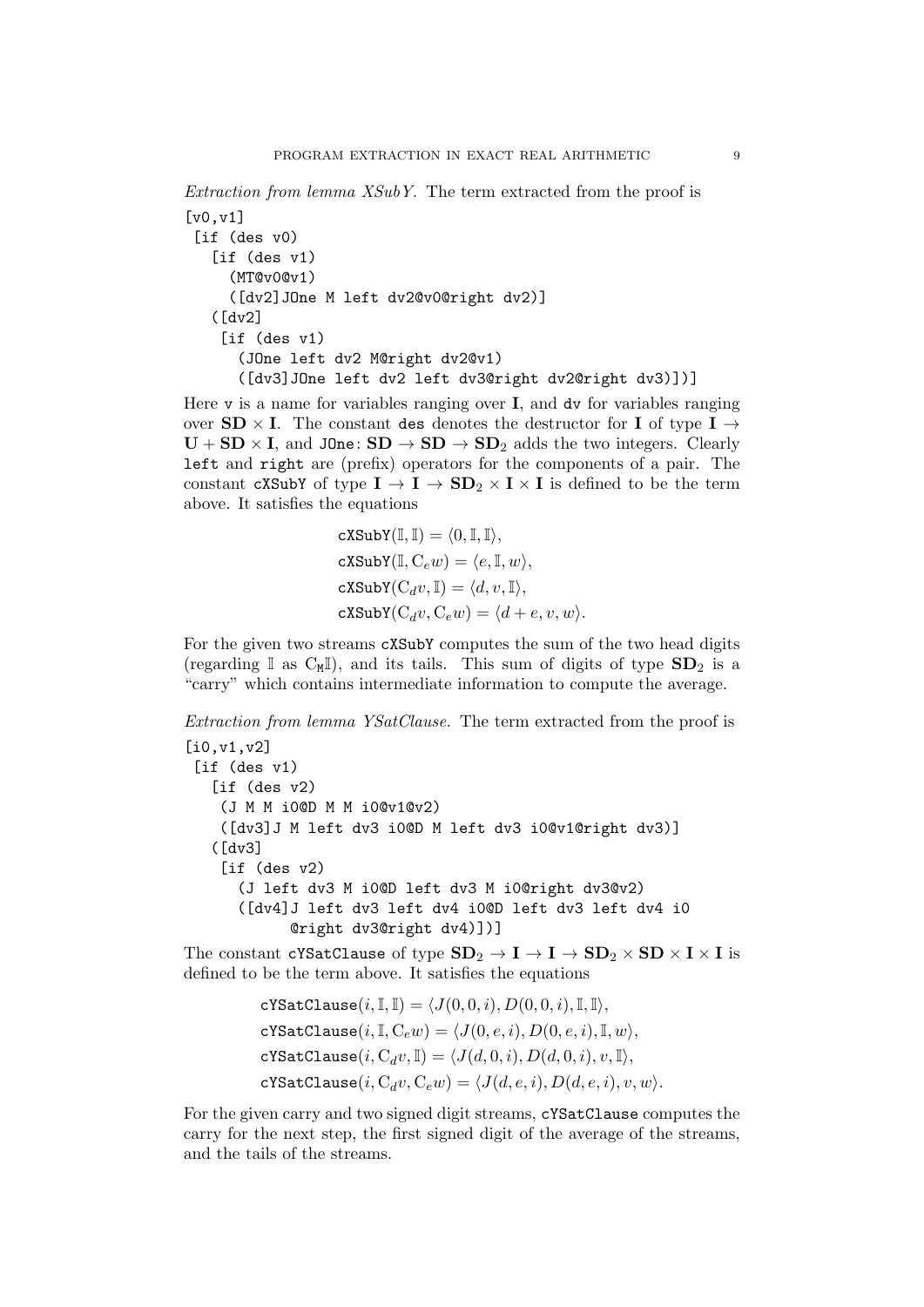Extraction from theorem Average. The term extracted from the proof is

[v0,v1] (CoRec sdtwo@@iv@@iv=>iv)(cXSubY v0 v1) ([ivw2] Inr [let jdvw3 (cYSatClause left ivw2 left right ivw2 right right ivw2) (left right jdvw3@ (InR sdtwo@@iv@@iv iv)(left jdvw3@right right jdvw3))])

of type  $I \rightarrow I \rightarrow I$ . It calls cXSubY to compute the first carry and the tails of the inputs. Then CoRec repeatedly calls cYSatClause in order to compute the average step by step. Here ivw is a name for variables ranging over  $SD_2 \times I \times I$ , and jdvw for variables ranging over  $SD_2 \times SD \times I$  $\mathbf{I} \times \mathbf{I}$ . The second argument of the corecursion operator, say  $M : SD_2 \times$  $\mathbf{I} \times \mathbf{I} \to \mathbf{U} + \mathbf{SD} \times (\mathbf{I} + \mathbf{SD}_2 \times \mathbf{I} \times \mathbf{I}),$  operates on an argument  $\langle i, v, w \rangle$ as follows. Let  $cYSatClause(i, v, w) = \langle j, d, v', w' \rangle$ . Then  $M\langle i, v, w \rangle =$  $\text{inr}\langle d, \text{inr}\langle j, v', w' \rangle\rangle$ . Given v and w, let  $\text{c}$ XSubY $(v, w) = \langle i, v, w \rangle =: N$ . Then MN is  $\inf\langle d, \overline{\inf\langle j, v', w'\rangle}\rangle$ . Therefore by the conversion rule (6) for the corecursion operator the result is  $C_d({}^{co}\mathcal{R}\langle j, v', w'\rangle M)$ .

The term above can be used as a program to compute the average for concrete input data. An experiment is described in section 3.4. Comparing with a result by Berger and Seisenberger [6], our extracted program behaves almost the same as theirs except for a difference coming from the data type of streams. They use the type of necessarily infinite streams, written  $fix \alpha$ .SD  $\times \alpha$ , whereas we accept possibly infinite streams (cototal ideals of I).

3.3. **Normalization.** Recall that the term  $t$  extracted from a proof of a formula A is a realizer of A, in particular a term of the underlying formal theory TCF. This is in contrast to what is extracted in the proof assistants Coq [14] and Isabelle [7], which (for efficiency reasons) are programs in a programming language like OCaml, ML, Haskell or Scheme. We prefer to stay within TCF, for then the proposition t **r** A ("t realizes A") can be proved formally, as a special case of the soundness theorem. This gives a higher degree of security, since the formal proof of  $t \, \mathbf{r}$  A can easily be machine-checked, largely independent of the full proof assistant. When efficiency is an issue, one can – in a second step – translate the term  $t$  into an expression of a programming language and employ standard optimization techniques in the process. In Minlog the command is called term-to-expr; it has Scheme as the target language.

However, we can use the extracted (closed higher-order) term t directly as a program. For this to work we need to apply it to (closed) input or argument terms, and calculate (i.e., normalize) the resulting applicative term. For efficiency reasons we use normalization-by-evaluation [4] here. In case proofs involve coinduction the extracted term may contain corecursion operators. This creates a well-known problem for normalization, since the conversion rule (6) for the corecursion operator does not terminate. However, we can view this fact as a feature rather than a bug, since we want to compute with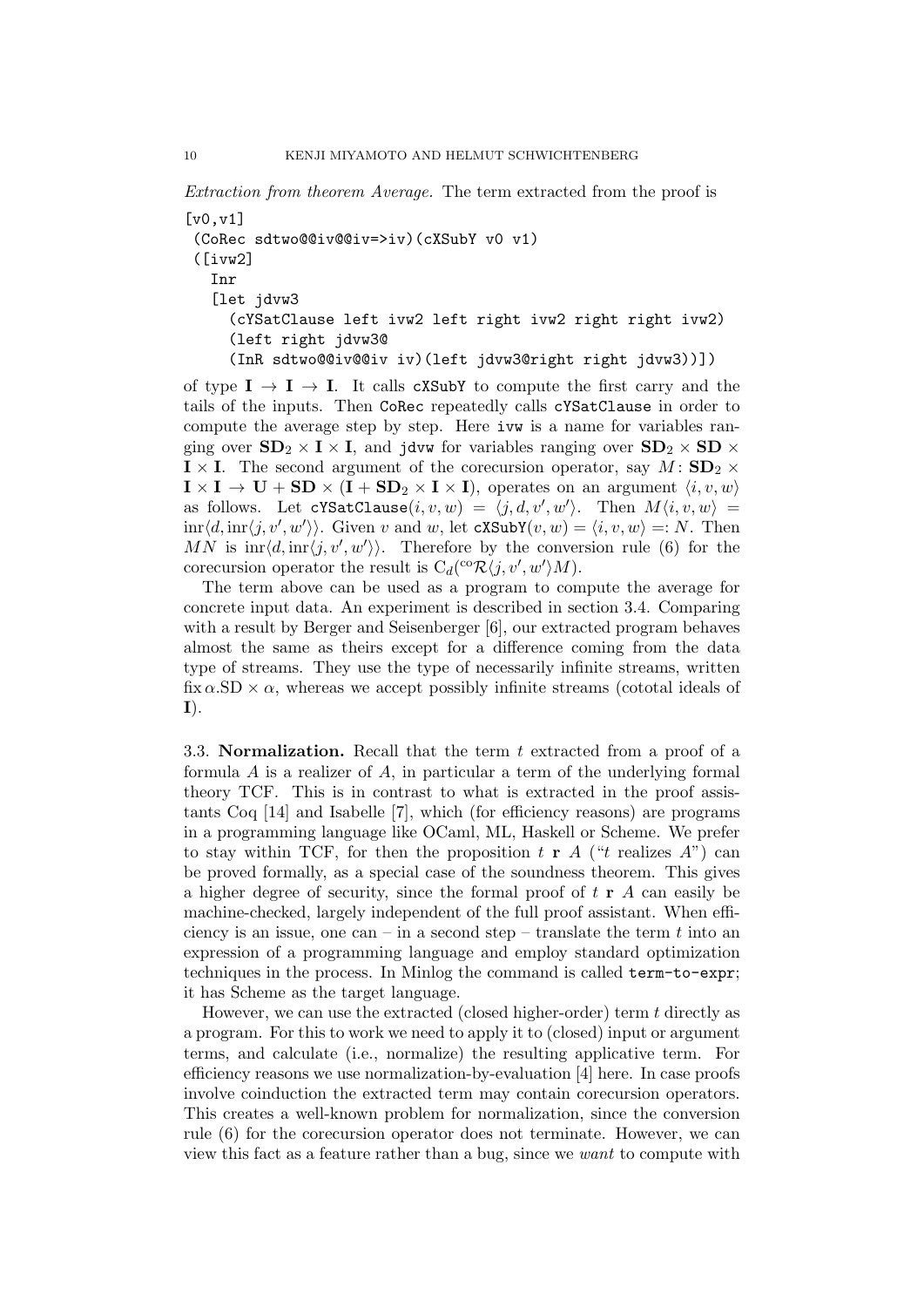streams. In particular, we want to see the result only up to a given accuracy, which controls the number of unfoldings of the corecursion operator.

In the present case a simple approach suffices. First normalize the extracted term, treating the corecursion operator as a constant (i.e., without conversion rules), and then provide an external bound for the number of unfoldings of the corecursion operator. This could be refined to a more demand driven device, as Haskell's take command.

3.4. An experiment. Let eterm be the term above, extracted from the Average theorem. We want to use this term as a program to compute the average of  $\frac{5}{8}$  and  $\frac{3}{4}$ . To this end we proceed as follows.

- (1) Normalize eterm to neterm, treating the corecursion operator as a constant.
- (2) Represent the two arguments as terms of type I. Recall that the constructors of the algebra **I** are I: **I** and C:  $SD \rightarrow I \rightarrow I$ , and that the three (nullary) constructors of  $SD$  are  $-1, 0, 1$  (or internally L, M, R for left, middle, right); we write  $C_d v$  for  $C dv$ . Then  $\frac{5}{8} = \frac{1}{2} + \frac{1}{8}$ 8 appears as  $C_R(C_M(C_R\mathbb{I}))$  and  $\frac{3}{4} = \frac{1}{2} + \frac{1}{4}$  $\frac{1}{4}$  as  $C_R(C_R\mathbb{I}).$
- (3) Let test be the result of applying neterm to the two arguments, and ntest its normal form. This term still contains the corecursion operator; it denotes a cototal ideal in I (i.e., a stream).
- (4) Normalize ntest again, but this time allowing say 10 unfoldings of the corecursion operator. The commands are

```
(define eterm10 (undelay-delayed-corec ntest 10))
(define neterm10 (nt eterm10))
(pp neterm10)
```
The final result is

```
C R (C R (C M (C L (C M (C M (C M (C M (C M (C M
                    ((\text{CoRec sdtwo@div@div=>iv)...))))))))
```
This is the correct result, for

$$
\frac{\frac{5}{8} + \frac{3}{4}}{2} = \frac{11}{16} = \frac{1}{2} + \frac{1}{4} - \frac{1}{16}.
$$

Since normalization of terms nt is implemented by means of normalizationby-evaluation, we have a reasonable efficiency: it takes 50 ms to evaluate (nt eterm10).

## 4. CONCLUSION

We presented a formal proof of the existence of the average of two real numbers in  $[-1, 1]$ , as a case study in constructive exact real arithmetic. From the formal proof involving coinduction we extracted a term containing the corecursion operator. The evaluation method of the corecursion operator allows to approximate the computation of cototal ideals or streams, the standard representation of non-well-founded data as real numbers.

As for the future work, general uniformly continuous functions can be studied with the same motivation as in the present paper. A promising treatment is in [3] (or [19]) which involves nested algebras in TCF and their cototal/total ideals.